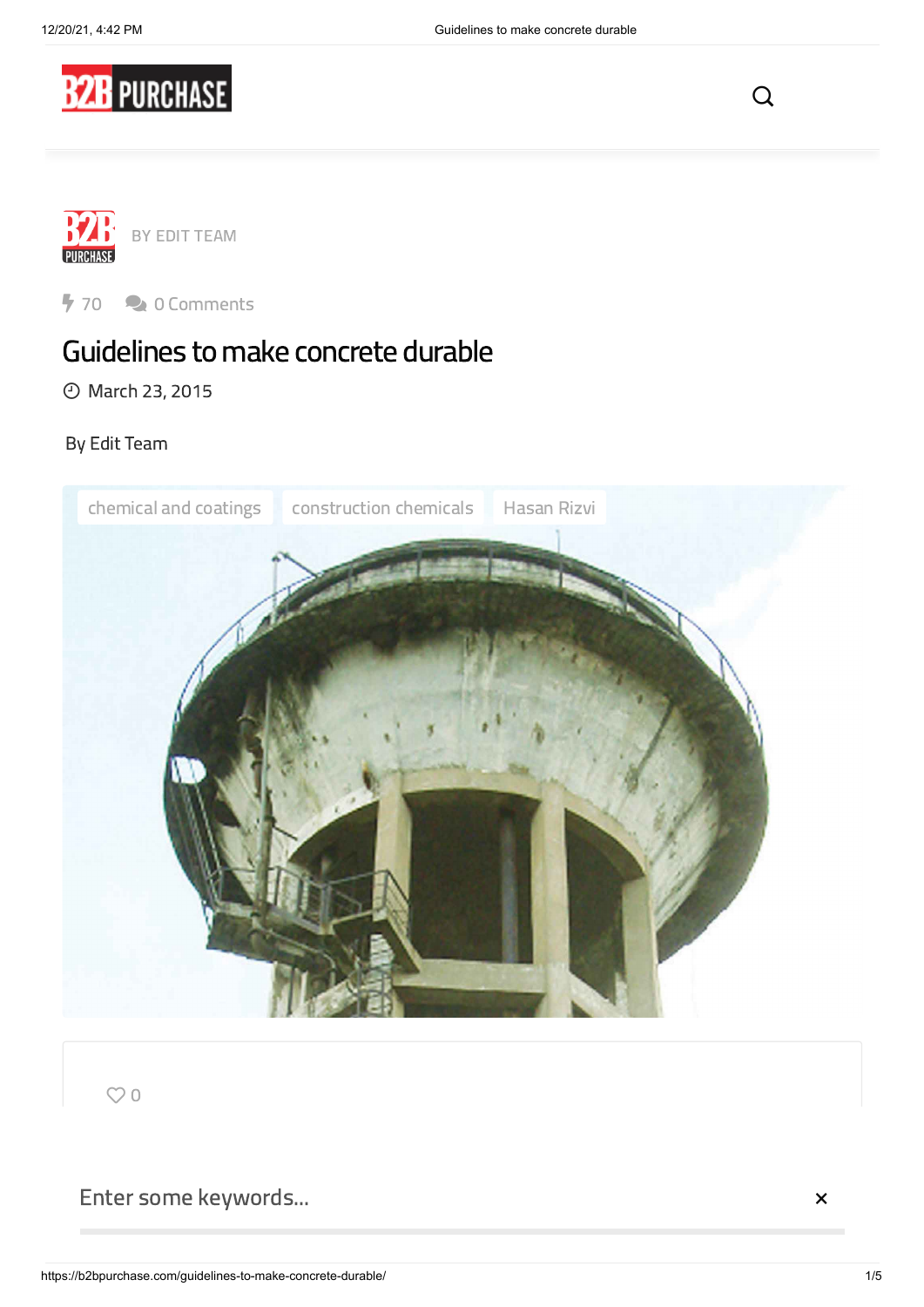

Durability is a key determinant for both new construction and repair of old structures. The durability of concrete structures can be defined as their ability to sustain the serviceability for which they were designed. In concrete, quality assurance is a matter of testing and inspecting to ensure the proper selection, proportioning, mixing, handling, placing, and curing of the materials, as well as the appropriate design of the structure itself.

The following points should be taken into account for both the construction of new concrete structures and the repair of old and deteriorated structures:

#### Factors affecting the durability of structures

- Poor quality construction
- Lack of waterproofing treatment
- Poor maintenance, blocked drain pipes
- DPC failure
- Lack of proper slope causing stagnation of water
- Leaking pipe joints.

#### Waterproofing of structures

- Basements (SuperThermolay APP membrane/ STP PVC membrane)
- Roof (SuperThermolay APP membrane / STP PVC membrane / ShaliCem EWP)
- Sunken ( ShaliCrete –R)
- Planters (STP Hybrid System: ShaliUrethane LHM and ShaliCrete-R)
- Over Head and Underground Tanks (ShaliCem EWP).

Water bodies, fountains (ShaliCem EWP, Injection grouting with ShaliGrout IP)

#### General concrete deterioration

Most concrete deterioration can be attributed to water penetration. Concrete absorbs moisture until it becomes saturated. When water enters in to the concrete structure it results in spalling of the concrete. Therefore, this needs to be prevented.

Migratory Corrosion Inhibitor, being Amine based bipolar in nature, used as an additive during concreting / Repairs, can protect the steel from corrosion in aggressive environment.

- Migratory Corrosion Inhibitor (ShaliPlast RCI)
- Microconcrete (ShaliFix MC)
- Epoxy Bonding Agent for joining old and new Concrete (ShaliBond Concrete).

should accentuate water-shedding characteristics for vertical elements — for example, the proper design detailed of window ledges can prevent the wall from wetting  $\alpha$ Enter some keywords...